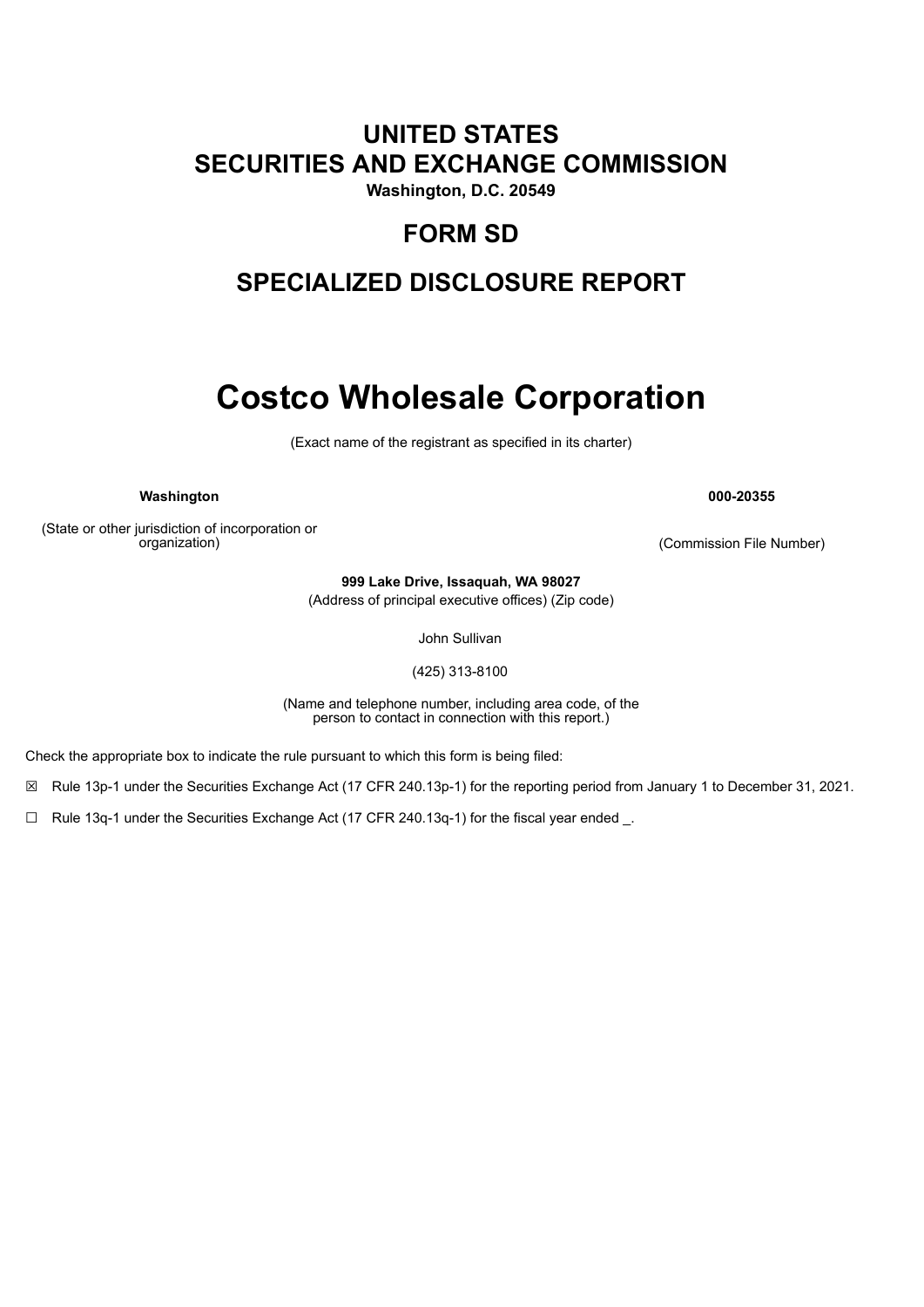#### **Section 1 - Conflict Minerals Disclosure**

#### **Introduction**

Costco Wholesale Corporation (Costco or the Company), a Washington corporation, and its subsidiaries operate membership warehouses and e-commerce websites. On December 31, 2021, Costco operated 828 warehouses worldwide. In accordance with Rule 13p-1 under the Securities Exchange Act of 1934 (Rule 13p-1), Costco files this Specialized Disclosure Form (Form SD). A copy of Costco Wholesale Corporation's Form SD is publicly available at https://investor.costco.com/.

#### **SEC Final Rule Applicability Determination**

To comply with Rule 13p-1, Costco followed a three-step process: first, determine the applicability of the rule to the Company's products; second, conduct a "reasonable country of origin inquiry" (RCOI) to determine whether there is reason to believe that tin, tungsten, tantalum or gold (3TG), also referred to as conflict minerals, present in and necessary for the functionality or production of the Company's products were sourced from the Democratic Republic of Congo or adjoining countries (collectively, DRC or covered countries); and third, conduct due diligence to determine the source and chain of custody of those conflict minerals, unless the Company has no reason to believe its necessary conflict minerals were sourced from a covered country based on the RCOI.

#### **RCOI Description**

Costco is required to conduct an RCOI on products that it manufactures or contracts to manufacture that contain 3TG necessary for the functionality or production of the product. Rule 13p-1 and the Securities and Exchange Commission's adopting release and quidance are not clear on what it means to "contract to manufacture" and "influence the manufacturing." While Costco continues to assess which of its products are in scope of Rule 13p-1, it believes that it has interpreted "contract to manufacture" broadly for purposes of this filing. Costco's objective is that our sourcing practices not support armed conflict or human rights abuses in the DRC.

To aid in identifying suppliers to include in its RCOI, Costco provided a third-party service, Source Intelligence (SI), with descriptive information for nonfood products that Costco sold during 2021, including whether Costco may have manufactured or contracted to manufacture those products. SI reviewed the product data using automated queries and a detailed quality-control check to determine which of those products might contain 3TG. If SI had doubt regarding the use of 3TG in products, the suppliers of the products were initially included in the RCOI process.

The products SI initially flagged as potentially in-scope, due to their likelihood of containing 3TG, were those that are electronic or electrical, solar powered, contained any kind of metal (e.g., metal covering including alloys or metal hardware), or had unclear material content. The Company's scoping inquiry included nonfood products sold in the United States, Canada, Mexico, United Kingdom, Japan, Korea, Taiwan, China, Australia, Iceland, France, and Spain.

Next, Tier 1<sup>1</sup> suppliers were asked to confirm whether the products they supplied to Costco contain 3TG that are necessary to the functionality or production of the product and whether Costco contracted with the supplier to manufacture the product or Costco influenced the manufacturing, and whether the products were supplied to Costco during the 2021 reporting year. This information was used to determine which of our suppliers were in-scope for RCOIs. If in-scope, SI asked the suppliers to provide additional conflict minerals information. Suppliers were then engaged to collect information regarding the presence and sourcing of 3TG used in items sold to Costco. Out of scope suppliers are classified on SI's platform. Costco may reengage out of scope suppliers based on additional information about the products they supply and the nature of the relationship with Costco.

 $1$  A Tier 1 retail supplier is one that provides products directly to a retailer such as Costco.

<sup>1</sup>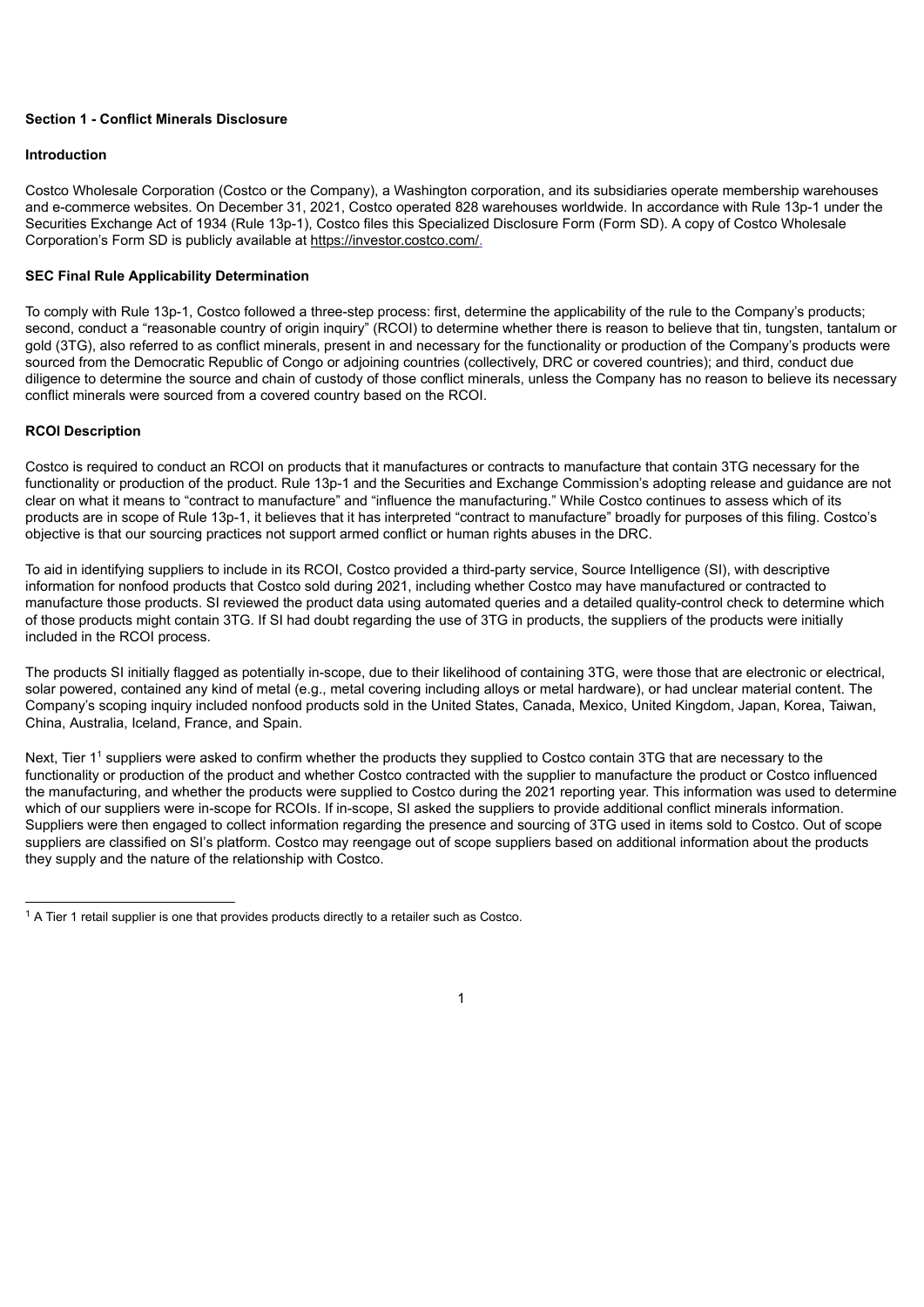#### **Reasonable Country of Origin Inquiry (RCOI)**

SI engaged Costco's suppliers to collect information about the presence and sourcing of 3TG used in the products and components supplied to Costco. The program utilized the Responsible Minerals Initiative's (RMI) Conflict Minerals Reporting Template (CMRT). Only reports using CMRT's version 5.0 or higher were accepted. Suppliers were offered two options to submit the required information, either by uploading the CMRT in Microsoft Excel format or by completing an online survey version of this template directly in the SI platform. In certain cases if a supplier was unable to complete on the platform, SI uploaded the CMRT.

#### Supplier Engagement

Costco provided SI with methods of contact for each supplier designated as in-scope. Generally, Costco and SI used email as the method of communication and followed with phone calls where appropriate and as described below. The RCOI began with an introduction email from Costco to suppliers describing the Conflict Minerals Compliance Program (CMCP) requirements and identifying SI as a partner. SI then sent a subsequent email to suppliers containing a registration and survey request link for the online data collection platform.

To increase awareness of the CMCP, the initial registration email sent to Costco's suppliers provided them with guidance on the regulations and frequently asked questions concerning 3TG mineral tracing.

Following the initial introductions to the program and information request, up to 17 reminder emails requesting survey completion were sent to each non-responsive supplier. Suppliers who remained non-responsive were contacted by telephone and offered assistance. This assistance included, but was not limited to, further information about the CMCP, an explanation of why the information was being collected, a review of how the information would be used, and clarification regarding how the information needed could be provided.

#### **Escalation**

If after these efforts a supplier still did not register with the system or provide the information requested, an escalation process was initiated. It consisted of direct outreach by Costco. We contacted these suppliers by email to request their participation. SI followed up with a reinvitation to the platform.

#### Information Requested

Suppliers were given a final deadline of April 8, 2022 to provide information about the mineral processors in their supply chains. Suppliers were asked to provide information regarding the sourcing of their conflict minerals, with the ultimate goal of identifying the 3TG smelters or refiners (SORs) and the country of origin of the conflict minerals. Suppliers who had already performed an RCOI through the use of the CMRT were asked to upload this document into the SI system or to provide this information in the online survey version. Suppliers had the ability to share information at a level with which they were most comfortable, i.e., company, product or user-defined, but the scope of the declaration had to be specified. Suppliers were asked to provide an electronic signature before submitting their data to Costco to verify that all answers submitted were accurate to the best of the supplier's knowledge.

#### Quality Assurance

Supplier responses were evaluated by SI and Costco's Conflict Mineral Team for plausibility, consistency, and completeness. Additional supplier contacts were conducted to attempt to resolve the following potential quality control flags, including:

• One or more smelter or refiners (SORs) were noted for a metal not listed as being in the product;

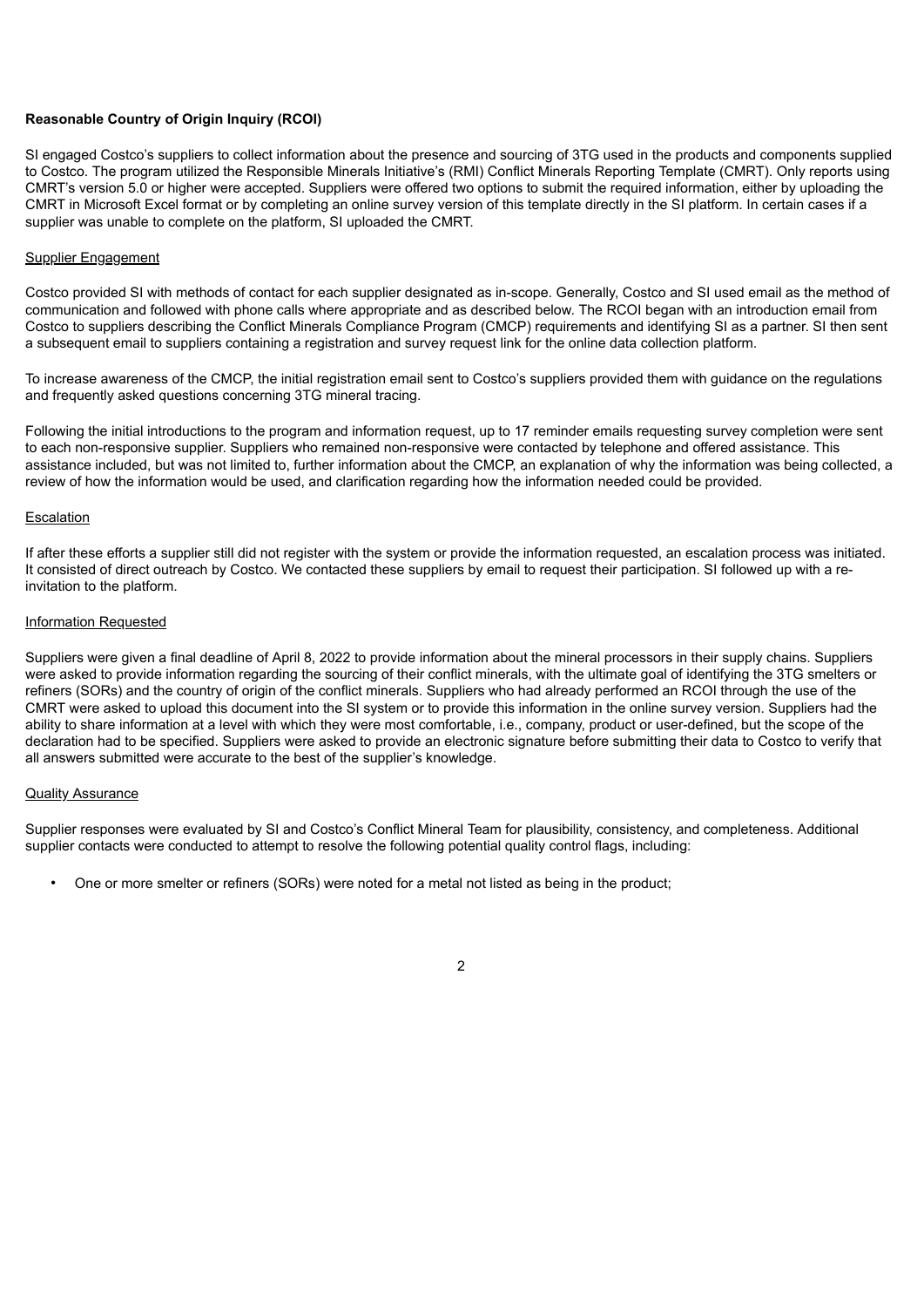- SOR information was not provided for a used metal, or SOR information provided was not a verified metal processor<sup>2</sup>;
- Supplier answered yes to sourcing from the covered countries but none of the SORs listed are known to source from the region;
- Supplier indicated that it had not received conflict minerals data for each metal from all suppliers;
- Supplier indicated it had not identified all of the SORs used for the products included in the declaration scope;
- Supplier indicated it had not provided all applicable SOR information; and
- Supplier indicated 100% of the 3TG for products covered by the declaration originated from scrap/recycled sources, but one or more SORs listed are not known to be exclusively recyclers.

#### **RCOI Results**

A total of 475 Tier 1 suppliers were flagged as potentially in-scope and contacted as part of the RCOI process. The response rate was 99%. Of the 475 suppliers flagged, 172 (36%) scoped in and provided a conflict minerals reporting template, indicating that a product they supplied to Costco contained 3TG. Of these - 64 (13%) indicated one or more of the regulated metals (3TG) as necessary to the functionality or production of the products supplied to Costco and that Costco "contracted to manufacture the products." Based on SI's smelter/refiner database, plus the RMI Responsible Minerals Assurance Process (RMAP), there was an indication of potential sourcing from the DRC and covered countries for 49 out of 235 verified smelters/refiners $3$ .

#### **Due Diligence**

For those supply chains with SORs that are known or thought to be sourcing from the DRC, additional investigation was conducted to determine the source and chain-of-custody of the regulated metals. Costco and SI relied on the following internationally accepted audit standards to determine which SORs are considered "DRC Conflict Free": the RMAP, the London Bullion Market Association Good Delivery Program, and the Responsible Jewellery Council Chain-of-Custody Certification.

If the SOR was not certified by these internationally-recognized schemes, SI attempted to contact the SOR to gain more information, including countries of origin and transfer and whether there are any internal due diligence procedures in place or other processes to track the chain-of-custody of its mineral ores. Relevant information reviewed included whether the SOR has: a documented, effective and communicated conflict-free policy, an accounting system to support a mass balance of materials processed, and traceability documentation. Internet research was also performed. Up to three contact attempts were made by SI to SORs to gather information on mine country of origin and sourcing practices.

SI assigned red flags to SORs where there was evidence of sourcing from: an RMI Level 2 country, meaning low to medium risk countries with known or plausible involvement in the smuggling, export or transit of mineral out of conflict affected regions; or from an RMI Level 3 country meaning high-risk countries outlined in Section 1502 of the Dodd-Frank Act as those affected or bordering conflict-affected regions: currently defined as the DRC and covered countries.

3

 $^2$  SI maintains a smelter/refiner database, which includes verified metal processors, companies that are exclusive recyclers, mine country of origin information, and DRC conflict-free certification status. SI collects SOR data submitted by suppliers in CMRTs and compares it against its existing database. Supplier responses listing entities that are not verified smelters/refiners are flagged and suppliers are asked for further clarification.

 $3$  The information in the smelter/refiner database begins with supplier-provided information (CMRT data); Source Intelligence then performs additional research (internet, industry and government associations) and outreach (email and telephone) directly with these companies to confirm the data provided via CMRTs. The Source Intelligence Smelter Verification and Outreach Process includes research in an attempt to verify types of metal processing performed (including exclusive recycling), mine countries of origin, conflict-free certification status, and due diligence measures being conducted for those entities that are not conflict-free certified.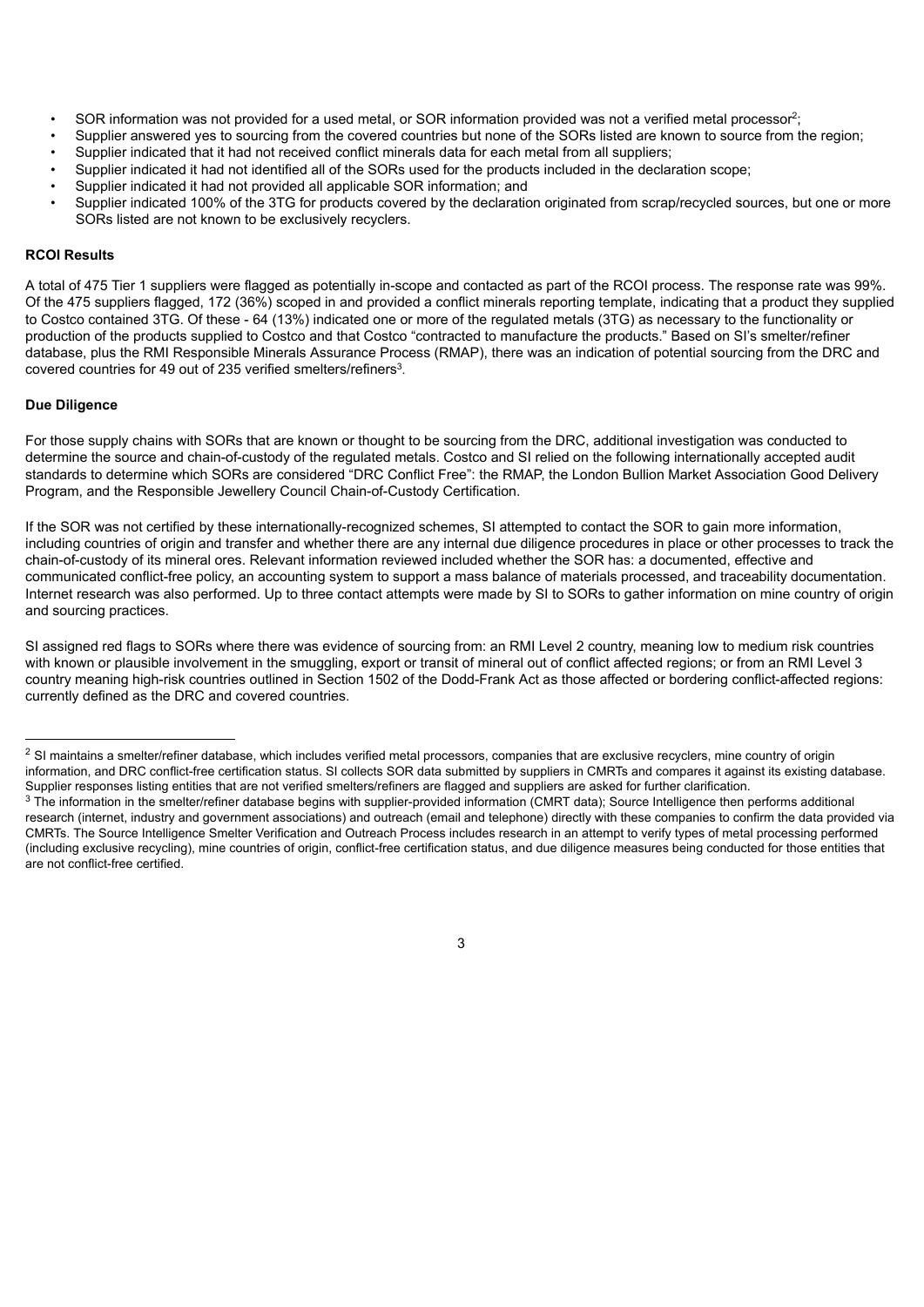Costco also leveraged its membership in the RMI to attend its periodic plenary conference calls to discuss emerging issues and best practices on responsible mineral sourcing, and to work on addressing shared challenges. In addition, SI is an official vendor member of the RMI, to further facilitate the exchange of supply chain data and technical information. This membership provides SI access to the following working groups: Engage with the CMRT Development Team, Smelter Engagement Team, Smelter Data Management Team, RMI Stakeholders Call, and RMI Plenary.

#### Due Diligence Summary

As a result of the information provided by our suppliers for reporting year 2021 and SI's research, there were 44 certified conflict-free SORs with indications of sourcing from an RMI Level 2 country and 48 certified conflict-free SORs with indications of sourcing from an RMI Level 3 country.

In addition, the research identified one non-certified SOR with evidence of sourcing from an RMI Level 2 country, as shown in the table below:

| <b>Metal</b> | <b>Official Smelter Name</b> | <b>RMI Smelter ID</b> | <b>Smelter Country</b> | <b>Siliener Country</b><br><b>RMI Risk Level</b> | cerunea<br><b>Smelter</b> |
|--------------|------------------------------|-----------------------|------------------------|--------------------------------------------------|---------------------------|
| Gold         | AU Traders and Refiners      | CID002850             | South Africa           |                                                  | <b>Nc</b>                 |

**Smelter Country**

**Certified**

#### **Section 2 - Resource Extraction Issuer Disclosure and Report**

Not applicable.

#### **Section 3 - Exhibits**

No exhibit is filed as part of this report.